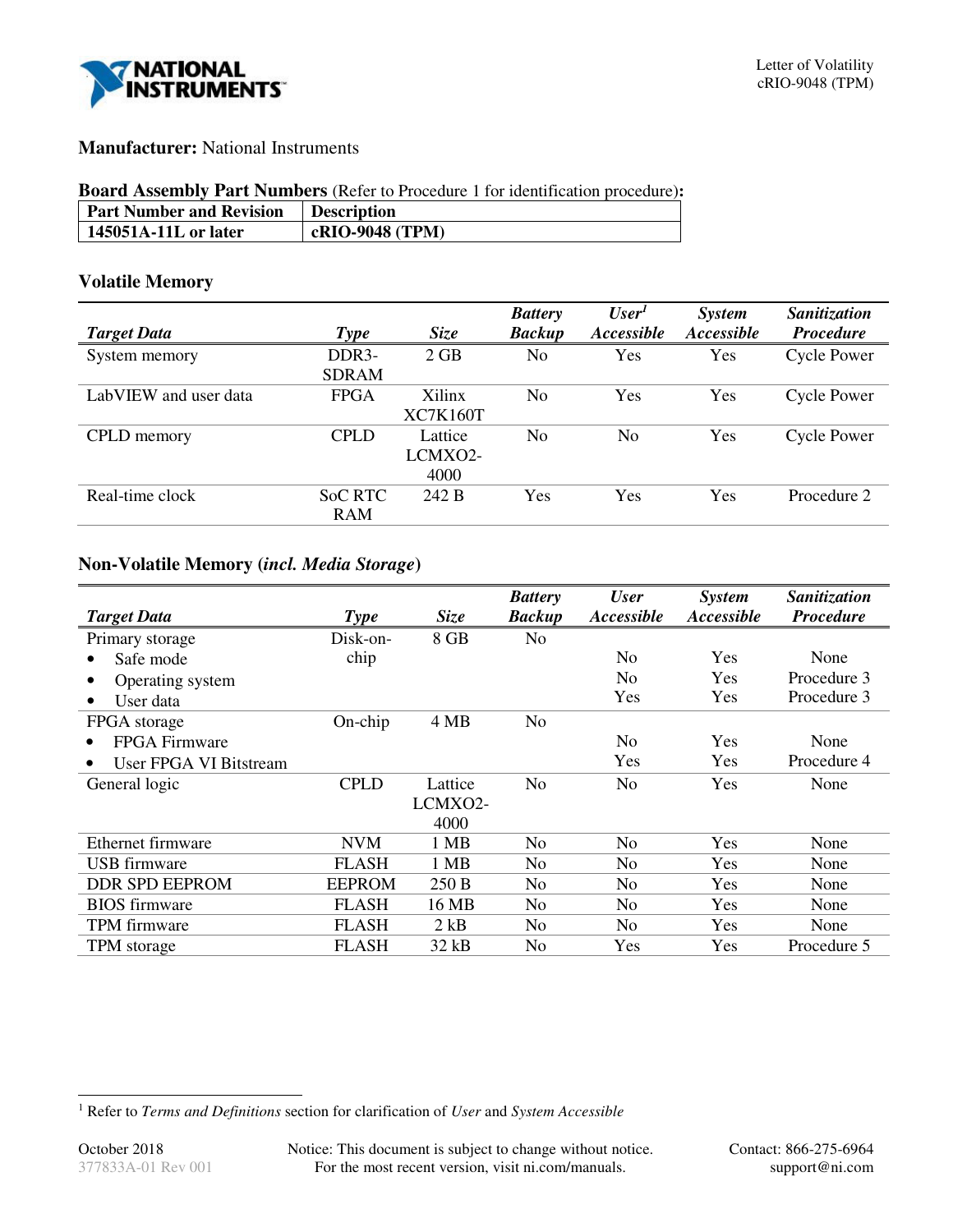

# **Procedures**

# **Procedure 1 – Board Assembly Part Number identification:**

To determine the Board Assembly Part Number and Revision, refer to the label applied to the surface of your product. The Assembly Part Number should be formatted as "P/N: 145051a-11L", where "a" is the letter of the revision of the assembly (e.g., A, B, C…).

# **Procedure 2 - System-on-Chip RTC RAM (Real-Time Clock Data):**

To clear the battery-backed System-on-Chip RTC RAM Real-Time Clock Data, complete the following steps:

- 1. Disconnect power from the cRIO controller.
- 2. Locate the CMOS reset button in the center of the cRIO backplane.
- 3. Press the CMOS reset button and hold it for 1 second.

# **Procedure 3 - Primary Storage Disk-on-Chip (OS and User Data):**

The Primary Storage Disk-on-Chip can be reformatted to clear the OS and User Data areas. The format operation is a "quick format" that re-initializes the file table, thereby making the existing files inaccessible. Format the drive for the NI Linux Real-Time target by performing one of the following steps:

- 1. Right-click on the controller in NI-MAX and select "Format Drive".
- 2. Issue the nisystemformat command via a serial console local connection or SSH remote connection. Visit ni.com/info and enter the info code *format* for details.

# **Procedure 4 – FPGA Storage Flash (User FPGA and Bitstream):**

The User FPGA Bitstream in the FPGA Storage Flash can be cleared using NI-RIO Device Setup. To clear the bitstream from the flash, perform the following steps:

- 1. Add the cRIO target to your LabVIEW project by right-clicking on the project and selected New » Targets and Devices and selecting your cRIO.
- 2. Right-click on the FPGA project item and select RIO Device Setup.
- 3. In the *Advanced* section, select *Erase Bitfile on Flash.*

# **Procedure 5 – TPM Storage Flash:**

The user-accessible areas of the TPM Storage Flash may be cleared by completing the following steps:

- 1. While booting up the device, press "Delete" to enter the BIOS menu.
- 2. Navigate to the *Advanced* tab and select *Trusted Computing*.
- 3. Navigate to *Pending Operation* and select *TPM Clear*.
- 4. Return to the main BIOS menu and select *Save changes and exit*.
- 5. Restart the device for the changes to take effect.